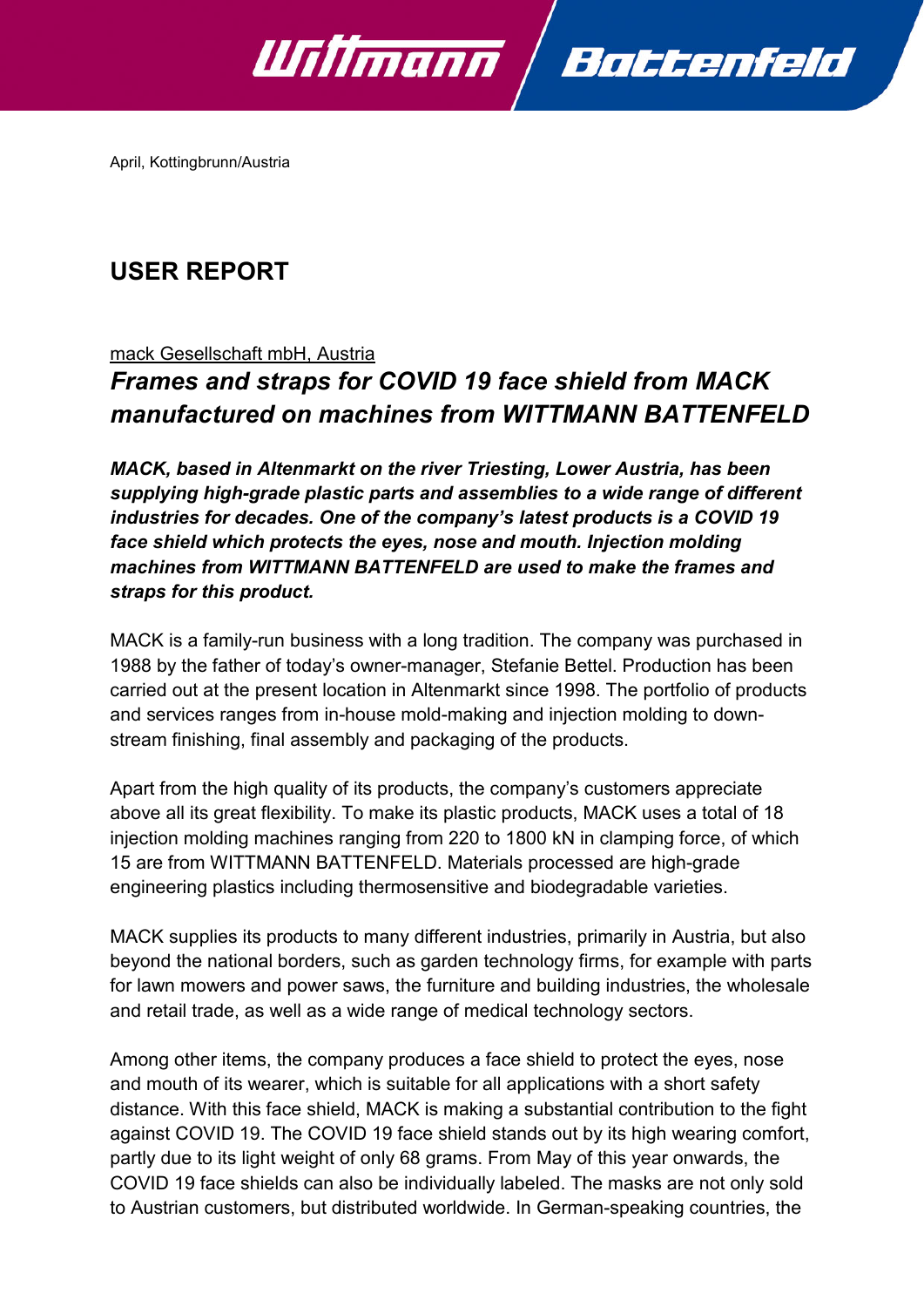

face shields can also be ordered via a web portal specially created by MACK for this purpose, [www.mack-gesichtsschutz.at.](http://www.mack-gesichtsschutz.at/) At MACK, the high demand for these face shields is very welcome, since the company is well able to meet it following a recent expansion of its capacity.

The COVID 19 masks consist of a frame with straps and a transparent shield. The frame and straps are manufactured on injection molding machines from WITTMANN BATTENFELD. The straps are produced with a hydraulic machine from the HM series. A machine from the servo-hydraulic *SmartPower* series with 600 kN clamping force, equipped with a WP80 sprue picker from WITTMANN, is used to make the frame. The machines from the *SmartPower* series excel by their small footprint, cleanness, low noise level, minimal energy consumption thanks to an ultra-modern servo-hydraulic system, and extremely high repeatability.

The cooperation between WITTMANN BATTENFELD and MACK has now existed for more than 25 years. In addition to machines, WITTMANN BATTENFELD also supplies auxiliary equipment to MACK. Apart from the quality of the machines, MACK's main consideration is long-term after-sales service. Patrick Scheibenreiter, Technical Director and Authorized Signatory at MACK, favors the machines from the *SmartPower* series for attributes such as high energy efficiency and compactness: "We must economize on production area. Therefore the small footprint of the *SmartPower* machines is a great advantage for us".



**Fig. 1:** from the left: Rainer Weingraber, Managing Director of WITTMANN BATTENFELD, Stefanie Bettel, Owner-Manager of MACK, Patrick Scheibenreiter, Technical Director and Authorized Signatory at MACK, all wearing COVID 19 face shields (Photo: MACK)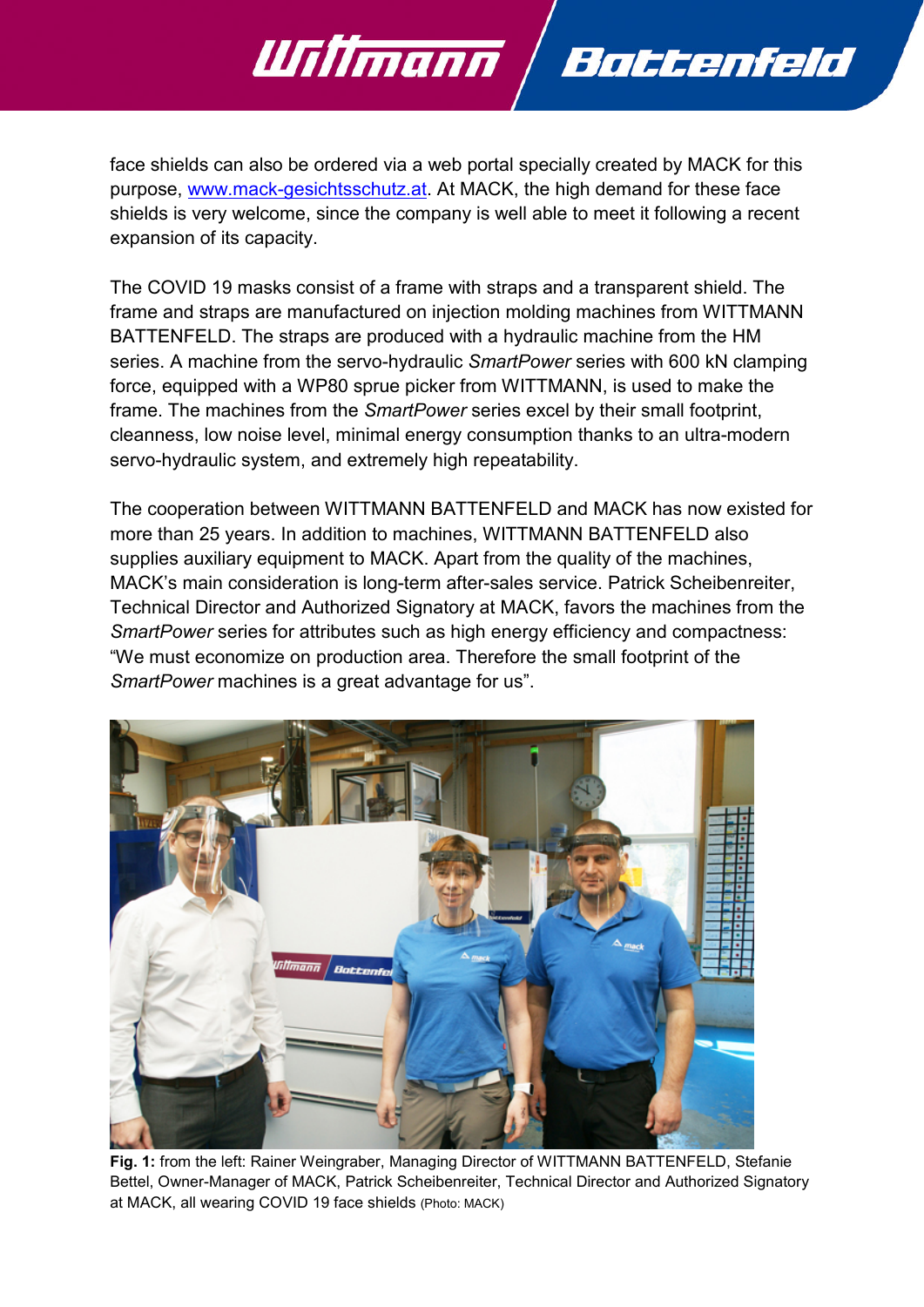



**Fig. 2:** COVID 19 face shield (Photo: WITTMANN BATTENFELD)

#### **The WITTMANN Group**

The WITTMANN Group is a worldwide leader in the production of injection molding machines, robots and auxiliaries for the plastics processing industry, headquartered in Vienna/Austria and consisting of two main divisions: WITTMANN BATTENFELD and WITTMANN. They jointly operate the companies of the group with eight production plants in five countries, and its additional sales and service companies are active with 34 facilities on all important plastics markets around the world.

WITTMANN BATTENFELD pursues the further expansion of its market position as an injection molding machine manufacturer and specialist for state-of-the-art process technologies. As a supplier of comprehensive, modern machine technology in modular design, the company meets both present and future market demands for plastics injection molding equipment.